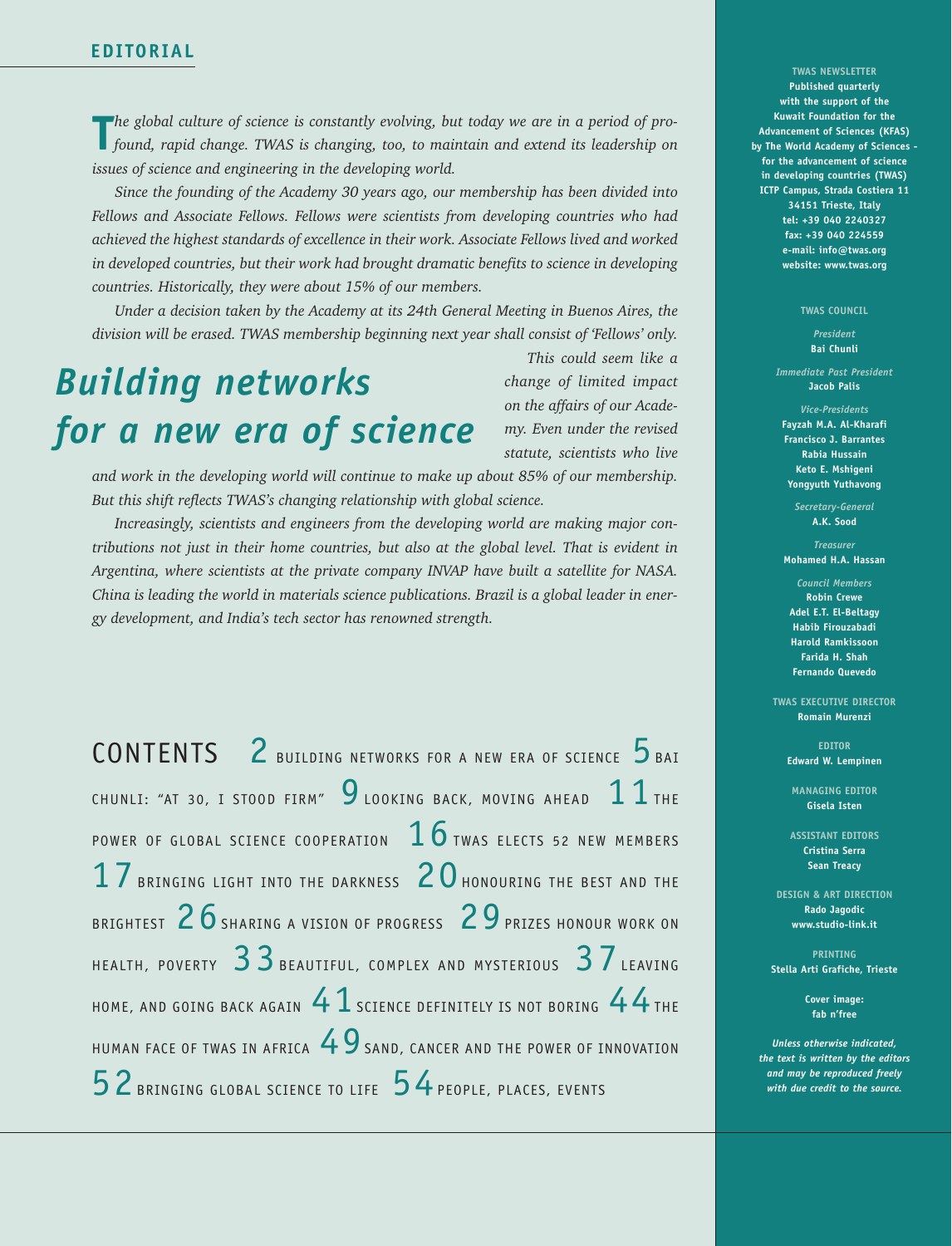*Top to bottom: Roberto Salvarezza, president, CONICET, Argentina, left, and Bai Chunli, president, TWAS (Photo: Roque Silles); TWAS founder Abdus Salam (Photo: Ludovico Scrobogna); Argentinian science minister Lino Barañao. (Photo: Roque Silles)*





*A <sup>3</sup> t the same time, researchers from the developed world are making vital contributions in the developing world, in fields ranging from agriculture and health to energy and even astronomy. But most importantly, with increasing frequency these researchers are working together, across borders and cultures, as true partners. And their partnerships are models for addressing the challenges that confront humanity locally, regionally and globally.*

*TWAS Newsletter, Vol. 25 No. 3/4, 201*

*This shift in our historic structure reflects an undeniable fact: When it comes to science, the borders between nations are fading. We are seeing the emergence of a more closely knitted global science culture, where interdependence is embraced and genuine partnerships are essential.*

*We welcome and celebrate that change. It is a measure of the success initiated by our founder, Abdus Salam, and the Founding Fellows. And it reflects the new opportunities to advance science for the benefit of people everywhere.*

*The Academy recognized this new reality in 2012, when it changed TWAS's name to The World*

*Academy of Sciences. But make no mistake: TWAS remains an academy focused on the developing world, and that will not change.*

*Toward that end, under the direction of TWAS President Bai Chunli, TWAS will be making a push for new Fellows from two vitally important groups: from nations where there currently are few or no TWAS members, and from the ranks of excellent women scientists in the developing world.*

*In Salam's vision, both South-South and South-North cooperation were required to advance science in the developing world. At TWAS, we know that cooperation – truly global in nature – is becoming ever more important.*

\* \* \*

*In the early years after its founding, TWAS was like a seedling – full of possibility, but vulnerable. With support and shelter from the government of Italy, the International Centre for Theoretical Physics and other partners, we survived to grow healthy and strong.*

*So much has changed in the world, but our partnerships remain central to our operations and crucial to our ability to advance science. China and Brazil, India, Argentina – these are among the great success stories of the past 30 years. Yet today there remain the 48 Least Developed Countries, plus other science-lagging nations, and the opportunities TWAS offers can be crucial for their futures.*

*The importance of our partners, and the significance of their contributions, could be seen*

3